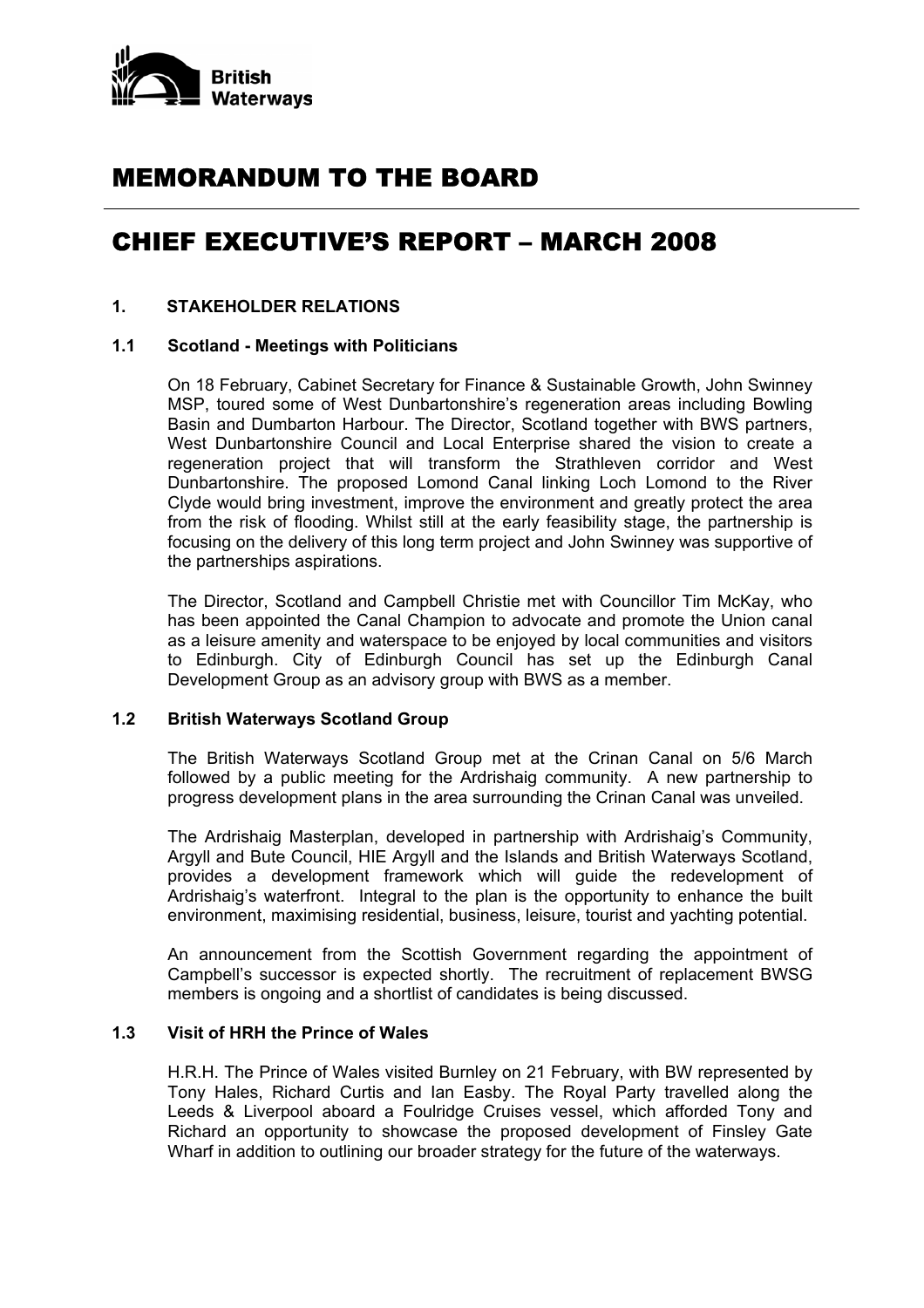## **1.4 Chinese Delegation**

 West Midlands made a presentation to a delegation from Yangzhou province in China when they came to Birmingham as part of a European visit. With a canal system of their own, the delegation was interested in how waterways had contributed to regeneration in Birmingham.

## **1.5 Curdworth Eco-town**

 Consultants promoting the new Curdworth *eco-town* adjacent to BW's Fradley site have been in contact with the waterway. (*Eco-towns* are a national planning initiative launched by the Prime Minister to help resolve the UK's burgeoning housing number requirements). The development would involve building up to 5,000 dwellings.

## **2. MARKETING & CUSTOMER SERVICE**

## **2.1 Mooring Tender Trial**

 We have issued a preliminary scoping paper on the consultation to give boating stakeholders the opportunity to help us shape the consultation programme. We intend to consult on the broad questions of "how should BW set the price of its moorings?" and "how should vacancies be allocated?". The consultation paper will then lay out our assessment of the costs and benefits of the full range of feasible options for each.

 To the end of February, 106 vacancies had been tendered attracting an average of 3.2 tenders each (an improvement on the 2.5 recorded last month).

## **2.2 Marketing boating holidays**

 We are planning to extend our consumer marketing to run a small test marketing campaign for boating holidays in partnership with leading boat operators, Hoseasons, Blakes and Drifters. The test activity will run in mid-Summer 2008 and will be reviewed in time for the results to inform trade marketing budgets for 2009.

## **3. STRATEGIC PEOPLE ISSUES**

## **3.1 Leadership Development**

 Five leadership development centres have now been completed and one more will take place late in March. When completed around 70 senior managers and others with potential will have completed the Centre for High Performance Development (CHPD) diagnostic processes. The preparation of personal development plans will be a key part of the forthcoming senior management performance & development review process.

#### **3.2 Employee Recognition**

 The annual National Customer Service Award was presented by the Chief Executive to North West waterway operatives and brothers Anthony and Michael Bush for their excellent response to a boating customer in difficulty.

 An invitation to a Royal Garden Party has been accepted by Monmouth & Brecon Operations Supervisor Kevin Philips and his wife. Kevin was first on the scene during the autumn 2007 breach and subsequently co-ordinated many of the early emergency response actions.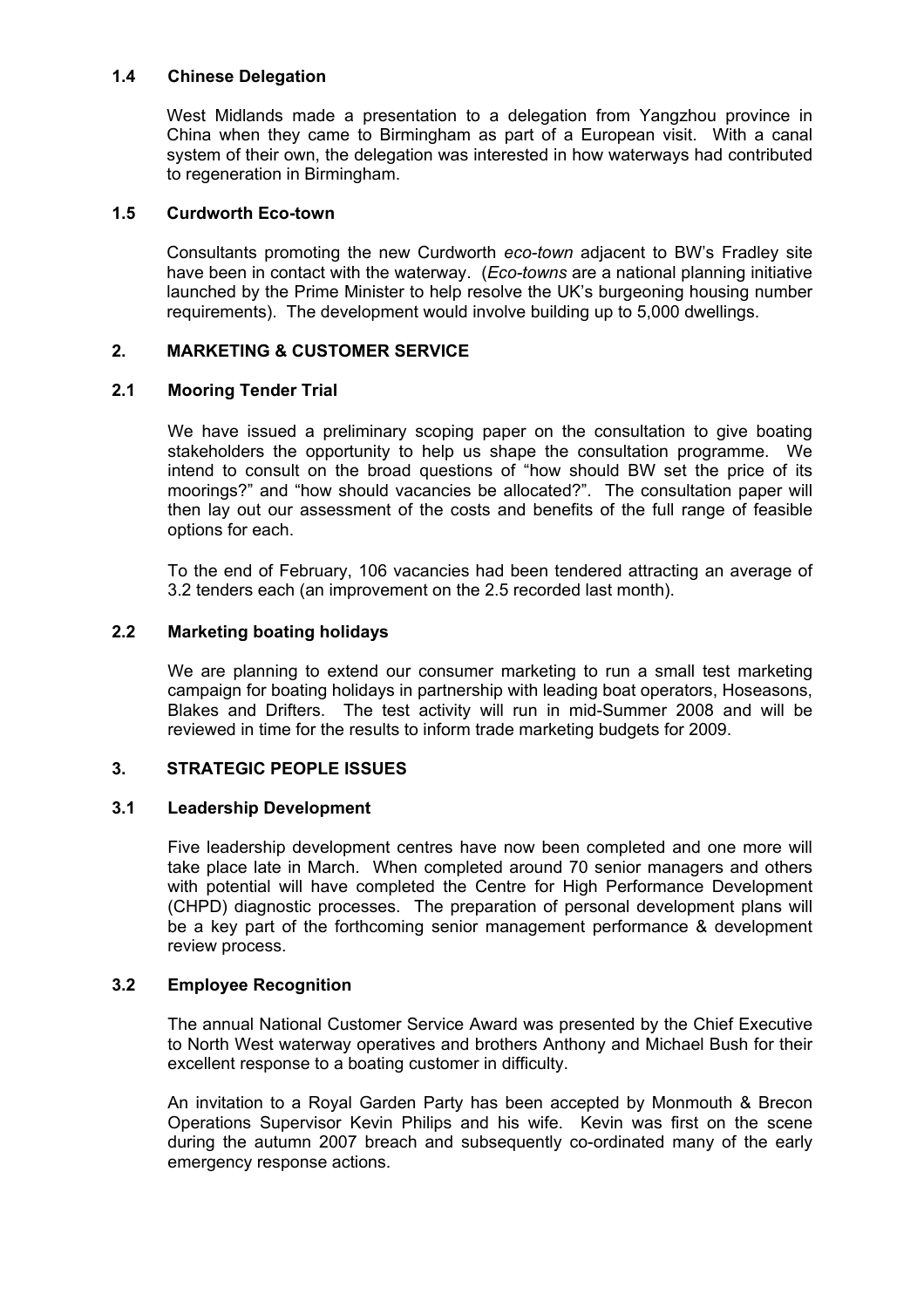## **3.3 Employee Survey**

 Our annual survey of employee attitudes, satisfaction and motivation is underway. All our people are invited to complete an online or hard copy questionnaire and results will be available during April. As in previous years most questions allow tracking of performance in a range of key metrics.

## **3.4 Senior management changes**

- Group Accounting Manager, Shared Services Centre. I am pleased to report that an internal promotion has resulted in Paul Ashwell commencing in post.
- Restoration Manager, Technical Department. Martin Clarke who has project managed the Liverpool Link and Manchester, Bolton & Bury Canal restorations has submitted his resignation. He is leaving to join Jacobs technical services consultancy as Regional Director North for Development Infrastructure. Jim Stirling is reviewing how we can best proceed in managing these projects to a conclusion.

## **4. LEISURE**

## **4.1 IWA Festivals 2009**

 Two East Midlands sites have been selected for IWA Rally's in 2009. A National Rally will be held at Red Hill Marina on the River Soar in August and a Campaign Rally is to be held on the Chesterfield Canal in May. The Business Unit team are beginning to plan for the operational input required.

## **4.2 London – Mooring Customers**

 Letters have been sent out to all of London mooring customers informing them of our intention to enforce the clause in our mooring agreements that bars the transfer of boats on moorings when the boat is sold. Customers were invited to respond with comments and details of any premiums paid when purchasing their boat. A large number of responses have been received either directly or via the Regent's Canal Boat Owners Association (RCBOA) who are representing approximately 100 customers. An initial exploratory meeting has been held with RCBOA to discuss the implications of the letter recently sent out. The meeting was amicable and beneficial with information regarding historical precedent being provided by RCBOA. A meeting with BW Legal Department has been scheduled for beginning of March to discuss a way forward.

#### **4.3 Café at Fradley**

 A lease for the café at Fradley will soon be finalised with the tenant taking occupation before Easter if possible. A sign has been erected at Hatton café site advertising a similar lease offer.

#### **4.4 Anderton Boat Lift**

 The refurbishment of the Boat Lift exhibition will be completed for reopening to the public on the  $7<sup>th</sup>$  March.

#### **4.5 Clarence Dock, Leeds**

 Work is nearing completion on the fit out of the leisure and residential moorings. Planning permission for the latter has now been obtained. It is anticipated that the tendering process for the first moorings will begin in March.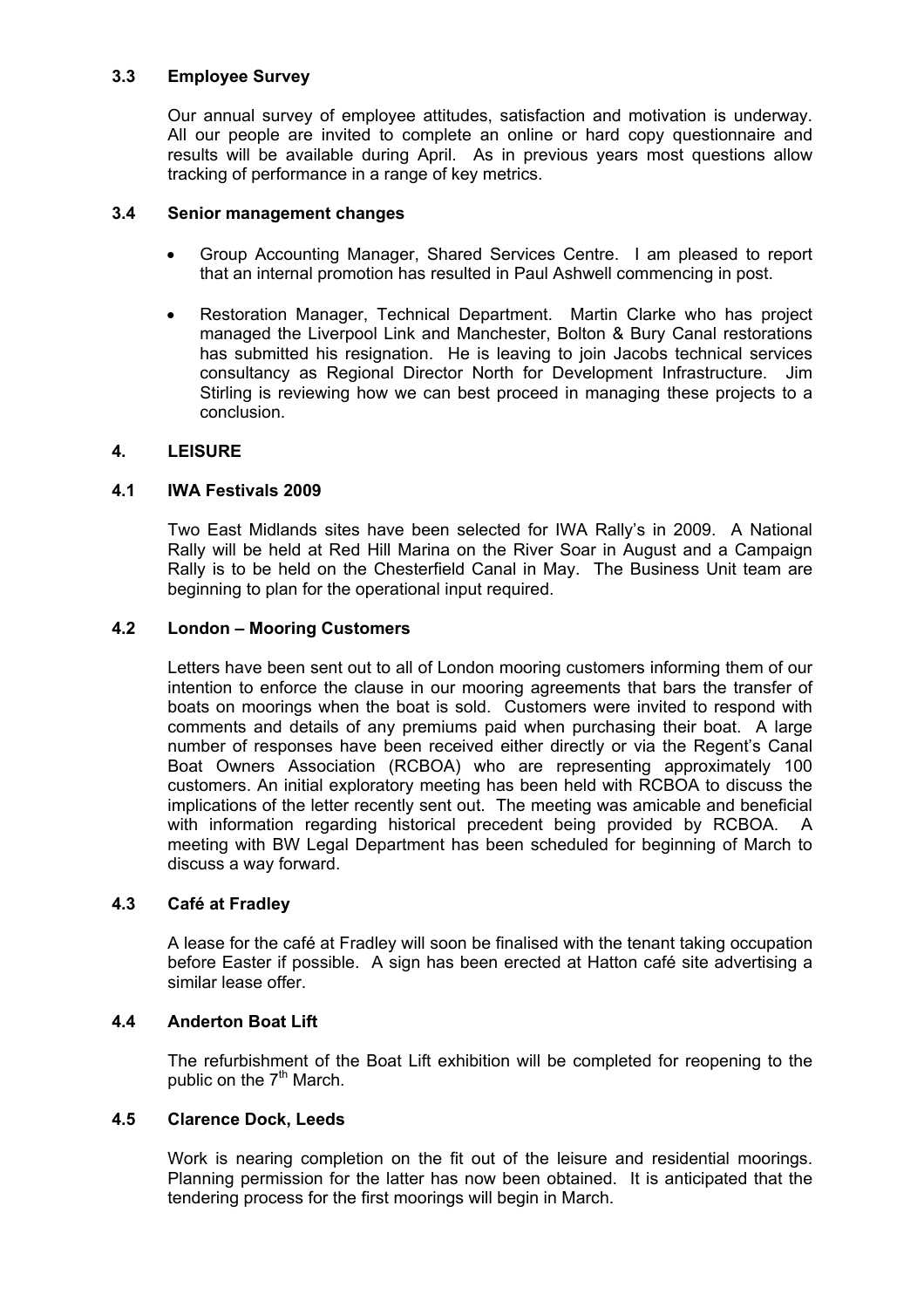Leeds City Cruisers will be the first B2B customer to take up moorings at Clarence Dock. From 21 March they intend to run a daytime water taxi between Clarence Dock and the City Centre. In the evenings, the boat will be available for private conference/dining hire.

## **4.6 Stoke Bruerne Destination Improvements**

Following the success in securing a £250,000 grant from Northamptonshire Enterprise Ltd (part of EMDA) the Business Unit funded further essential works to the total value of £500,000. These works include high quality towpath upgrades, car park resurfacing, access path improvements (to DDA standards) toilet facility upgrades and some interpretation. These high profile enhancements will be complete by end March 2008.

## **4.7 Fishing Rights purchase at Tring Reservoirs**

Terms have been agreed between the Business Unit and Tring Park Estate (current owners of the sporting rights) to purchase the sporting rights, completion is likely before the main fishing season starts in April. This, along with exploration of potential car parking expansion, on land also owned by Tring Park Estates, will add control and future income streams to BWs interests in the Tring Reservoirs complex.

Discussions with wildlife groups will shortly ensue to broaden their involvement in this important SSSI, which, going forward may include a wildlife centre.

## **5. RESTORATION/REGENERATION**

## **5.1 HLF Award - Sustrans**

The Connect 2 funding could deliver works of £1.4m to the East Midlands Business Unit. The Big Lottery award is worth £700k and Leicestershire County Council and partners will provide £700k.

 Agreement in principle has been reached about which parts of the project will be delivered by the partners. We expect to have further meeting with the County Council this month to discuss financial contributions, access licences and transfer of maintenance obligations to the Council for Thurmaston Lock and River Wreake footbridges.

 The project is important insofar as the Soar has had little or no external funding investment and contains bridge structures which are regularly the subject of complaints by disabled people and which would not be improved in the foreseeable future without the intervention of third parties.

#### **6. CORPORATE SOCIAL RESPONSIBILITY**

#### **6.1 Merlyn Reece Gardens**

 A successful partnership between BW, Leeds City Council and Aire Valley Regeneration has created a new landscaped community space (and improvements to BW land) at Knostrop Flood Lock on the River Aire, Leeds. The facility includes a seating area with interpretation of the history of the Aire & Calder Navigation at the heart of the Aire Valley Regeneration Area. The opening ceremony will be conducted in April by Lady Reece and Hilary Benn MP.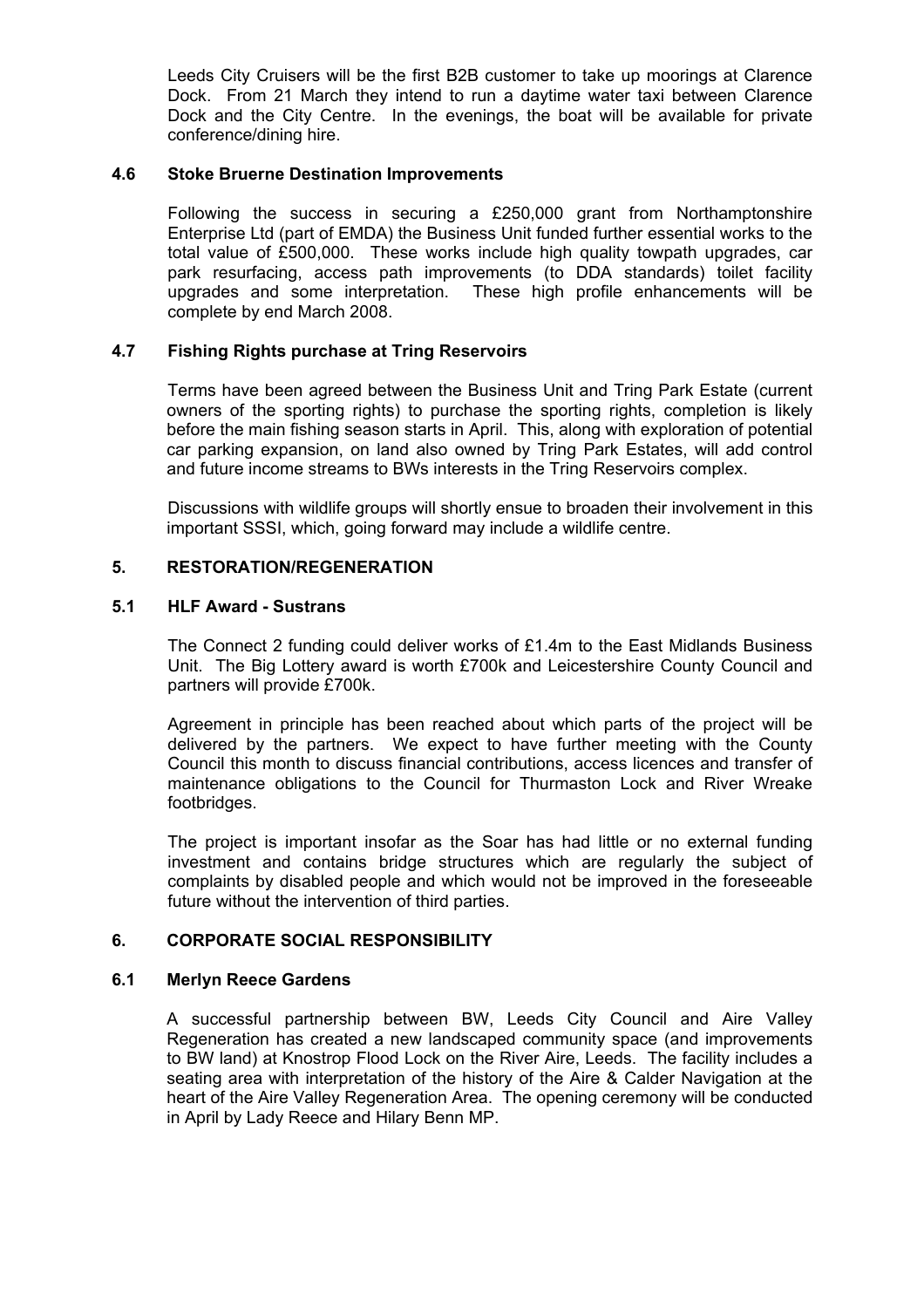## **7. PROPERTY**

## **7.1 Rochdale Canal**

We have agreed to grant the rights to oversail the Rochdale Canal and construct a bridge crossing at Albion Street in Manchester by virtue of the agreement with Property Alliance Group which must be complete no later than 5<sup>th</sup> October 2008. This will result in a premium of just over £1m being paid to British Waterways, of which £822k will remain with us, the rest being paid to Town Centre Securities as part of the deal done with them for the transfer of the Rochdale Canal Company to TWT. This consideration is guaranteed and will be accrued for in this financial year.

## **7.2 Thrupp Operational Yard**

Following a South East Business Unit review of operational property needs Thrupp Yard on the Oxford Canal was highlighted as too restrictive for BW's needs. A new tenant has been secured, Oxfordshire Narrowboats, who will be opening as a hire boat centre (this year) and subsequently develop a visitor centre/coffee shop at the location.

## **7.3 Water Space Strategy, London Docklands**

 The water space strategy work undertaken by Sir Terry Farrell for British Waterways and referred to in my last report has been given to planners from the London Borough of Tower Hamlets. The work was well received with positive comments being made. Collaboration with the Council is continuing with the aim being to achieve a formal status for the strategy such as SPD.

## **7.4 New Docklands Light Railway Station**

 The construction of the new South Quay DLR station on the Isle of Dogs has commenced. The station will open to the public in summer 2009 and will provide a transport gateway into the dockside developments currently under construction around Millwall Inner Docks. We are also discussing commercial opportunities related to the new station with DLR and those around the adjacent Harbour Island development with the owners. These initiatives will fit in with the proposed water space strategy mentioned above.

## **8. LEGAL AND REGULATORY ISSUES**

#### **8.1 Waterways Ombudsman**

The Waterways Ombudsman Committee (on which BW has minority representation) met earlier this month and appointed Hilary Bainbridge to serve as the Ombudsman for a second term of three years. The rules of the Scheme permit such an appointment without competition on one occasion only. The reappointment was proposed by Ann Davies (BWAF appointed member of the Committee) and seconded by Michael Reddy (independent member of the Committee) and carried unanimously. At the same meeting, Professor Jeffrey Jowell QC was reappointed by the Committee as its chairman.

The Ombudsman reported that her workload had declined considerably in recent months with only one complaint received by her in the third quarter of her reporting year. BW's complaint statistics suggest that new complaints are moving through system and such a very low level will not be sustained. Nevertheless the rate of conversion of complaints from stage one to stage two of the internal complaints procedure, and then from stage two of the ICP to the Ombudsman does appear to be declining overall at present.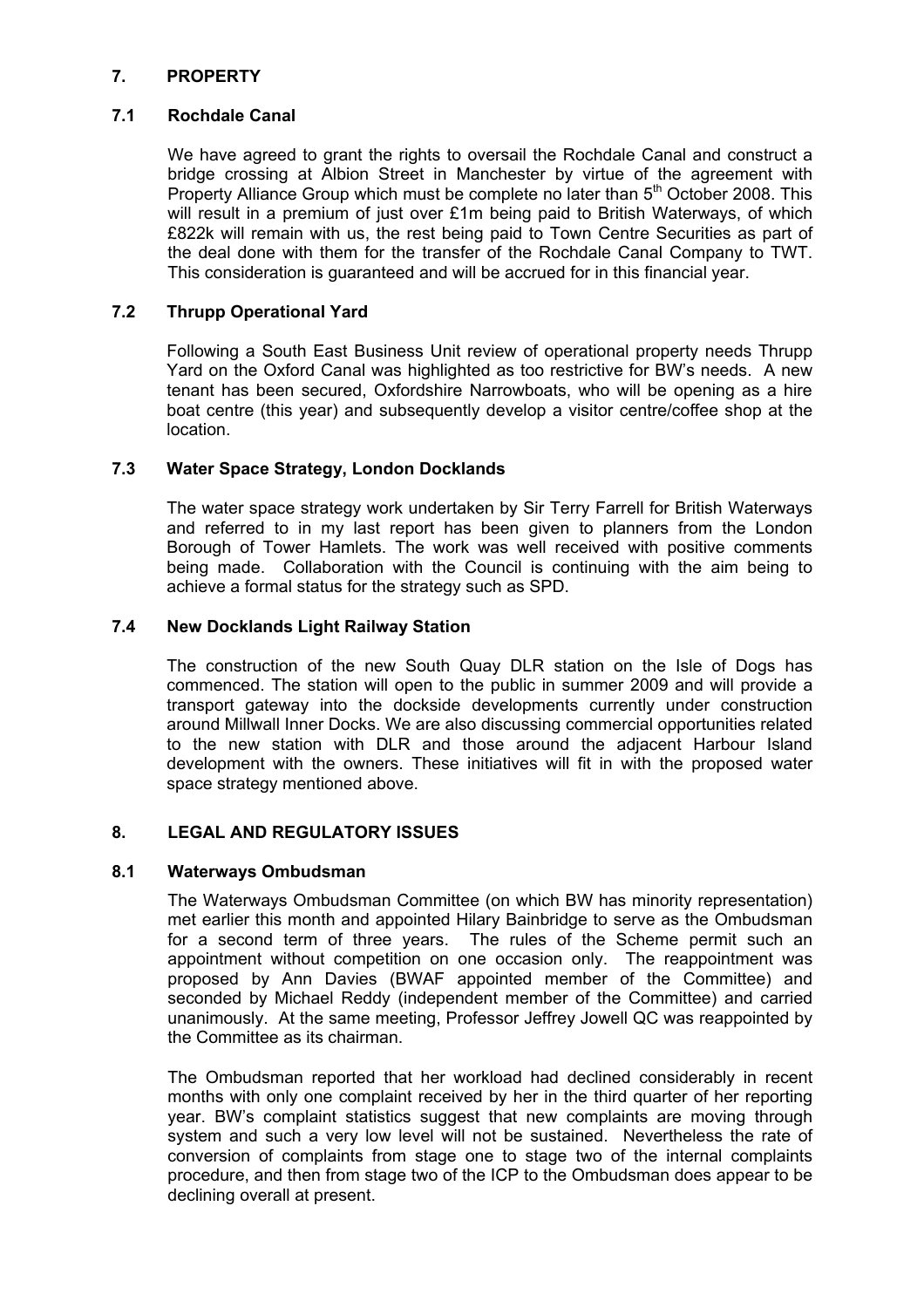## **8.2 Planning Bill**

During the Commons Committee stage of this Bill, following representations by BW, Alun Michael MP raised in the debate on the provisions concerning the proposed Community Infrastructure Levy (CIL) the position of waterways as potential beneficiaries.

The CIL proposals (which replace the earlier proposals for Planning Gain Supplement) were not included in the pre-legislative consultation but first appeared on publication of the Bill. Most of the legislative regime for CIL will be contained in regulations, but we have concerns that the enabling provisions in the Bill leave in doubt whether the improvement or enhancement of existing infrastructure affected by development will qualify for payment from the CIL as well as the provision of new infrastructure.

The intervention of Alun Michael at Committee stage resulted in a commitment by the Minister to review the position and the Minister has since written that official guidance will make clear that existing infrastructure may benefit. Since however such guidance does not have the force of law we are seeking the advice of Counsel as to whether it is still preferable to seek an amendment to the Bill at the Lords committee stage.

## **8.3 Upper Lode Lock – Diving Fatality**

The inquest into the death of David Moore in October 2004 when diving at Upper Lode Lock (River Severn) in support of a lock gate replacement project is now to be heard in May this year and is expected to last for 8 days. We have now had sight of the experts' reports into the incident commissioned by the Coroner. These place primary responsibility for the death of David Moore on the diving contractor and dive supervisor.

## **8.4 Tringford Reservoirs – Blue Green Algae Prosecution**

The prosecution of BW by the EA in connection with the escape of blue-green algae and/or deoxygenated water from the Tringford reservoirs to the Grand Union canal in August & September 2005 will now take place over two weeks in December 2008. Both BW and the EA have submitted extensive expert evidence to the court though it is likely that the outcome will turn on legal arguments as to whether the reservoirs and canal they serve are one "controlled water". An adverse outcome would have very considerable operational implications for BW

## **8.5 Malicious Damage to Rochdale Canal – Imprisonment**

A farmer with land adjacent to the Rochdale Canal has on several occasions maliciously damaged the canal using his JCB (causing closure and costly repair) in furtherance of a dispute with BW over the compulsory purchase of land by the local authority for the purpose of the canal's restoration. BW inherited the obligation to pay compensation on taking over the restoration. Notwithstanding proper offers of compensation, and offers to submit to arbitration and alternative dispute resolution (in addition to the available statutory processes) the farmer has repeatedly caused substantial damage.

In March 2007 BW obtained an injunction against the farmer which has been breached twice (in April 2007 and January 2008). On the first occasion a suspended sentence of imprisonment was imposed for contempt of court – following the second occasion the farmer was at the end of February, on application by BW, sentenced to three months imprisonment.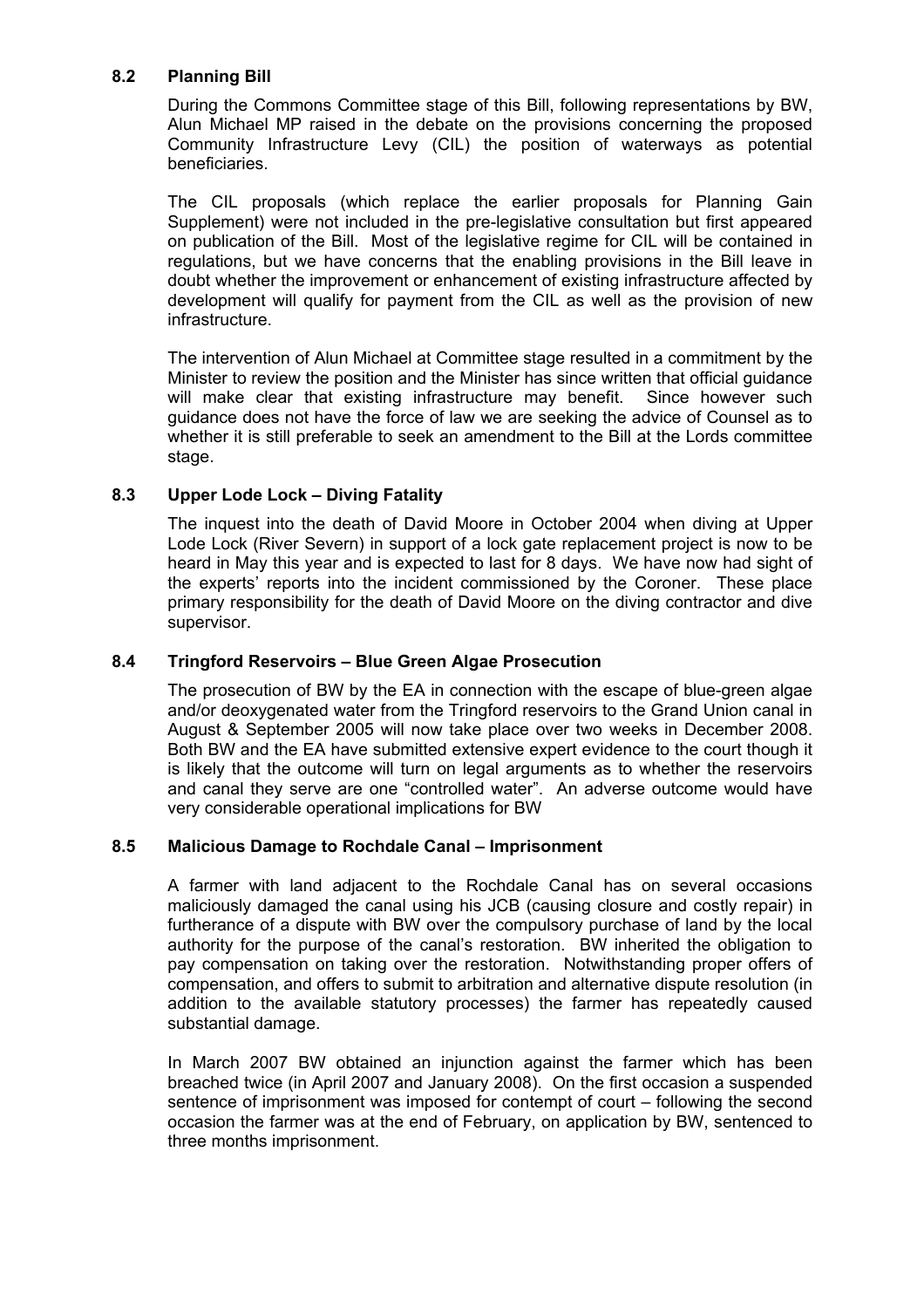We have now been approached by members of the farmer's family who seek to come to a final settlement with BW whilst the farmer is in prison. The Customer Operations Director and Legal Director will be meeting family members later this month to try and find a sustainable resolution to this long standing dispute.

## **8.6 Crossrail**

 We have lodged a petition on the Crossrail Bill with the House of Lords. The petition seeks to address a number of issues affecting British Waterways along the route of the proposed system. A matter of particular concern is extent of navigable water remaining alongside the station in North branch Dock on the Isle of Dogs when the station box is completed and temporary works removed. We are discussing these matters with Canary Wharf Contractors Ltd, who will be constructing the station, and they are seeking to address our concerns. We are scheduled to appear before Select Committee in the Lords on 8<sup>th</sup> May, should matters remain unresolved.

## **8.7 Corporate Manslaughter and Corporate Homicide Act 2007**

 The Corporate Manslaughter and Corporate Homicide Act 2007 will come into force on 6 April 2008, across the UK. The Act sets out a new offence ('corporate manslaughter' in England and Wales; 'corporate homicide' in Scotland) for convicting an organisation where a gross failure in the way activities were managed or organised results in a person's death.

 An organisation will be guilty of the new offence if the way in which its activities are managed or organised causes a death and amounts to a gross breach of a duty of care to the deceased. A substantial part of the failure within the organisation must have been at a senior level.

 It is the organisation itself that will face prosecution, not individuals. Prosecutions against individuals can continue to be taken under other (existing) law where there is sufficient evidence and it is considered by the Crown to be in the public interest to do so.

 An organisation guilty of the offence will be liable to an unlimited fine (probably a percentage of turn-over - sentencing guidelines are expected in autumn 2008). The Act also provides for courts to impose a publicity order, requiring the organisation to publicise details of its conviction and fine. Courts may also require an organisation to take steps to address the failures behind the death (a remedial order).

 Ministry of Justice guidance states "The Government expects that cases of corporate manslaughter/homicide following a death at work will be rare as the new offence is intended to cover only the worst instances of failure across an organisation to manage health and safety properly."

## **9. CORE WATERWAY**

#### **9.1 HMS Kellington**

 After lengthy discussions, BW and Stockton Borough Council have brokered a deal with the MOD who have agreed to use some of their 'training budget' as works in kind, to facilitate the reduction and removal of the mine-sweeper from the Tees, It will be moved to the BW events car park where it will be broken up and finally removed. Stockton Borough Council have also agreed to help fund the project. All parties (including the EA) have agreed to work on a project plan which will deal with this longstanding issue. The contractor, Able UK, will work for free and keep the salvage.